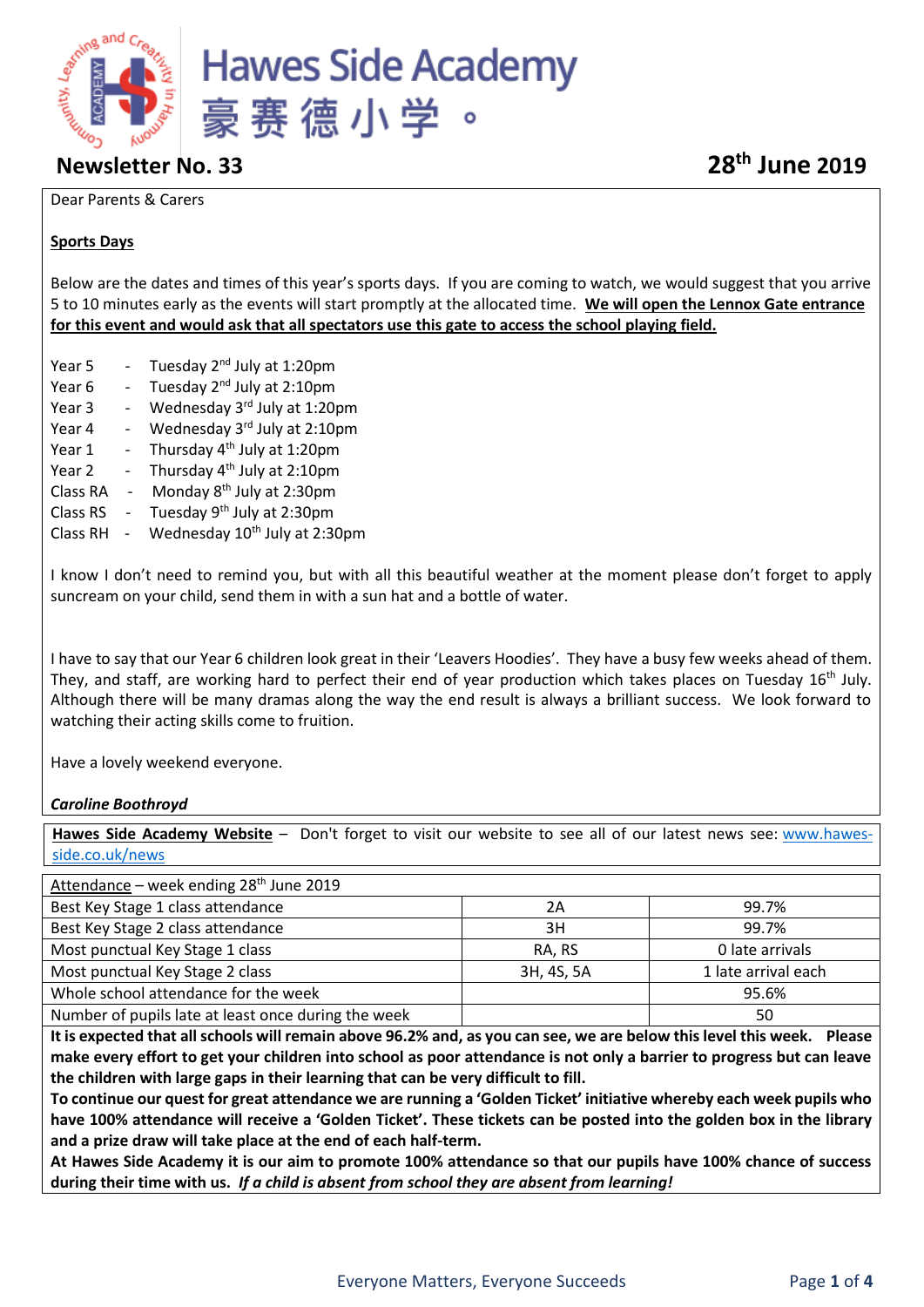| <b>Class</b>   | <b>Effort Award</b>                                                                                                                                                                            | <b>School Values Award</b><br>(Respect, Resilience, Responsibility, Reconciliation,<br><b>Reflection, Everyone Matters)</b>                              |  |
|----------------|------------------------------------------------------------------------------------------------------------------------------------------------------------------------------------------------|----------------------------------------------------------------------------------------------------------------------------------------------------------|--|
| 1H             | Millie - For fantastic reasoning in maths<br>Class $1H$ – For learning all the lines and songs for<br>our Family Assembly                                                                      | Lacey - For showing resilience with her phonics<br>Ronnie - For showing responsibility and respect by always<br>being ready to listen to others          |  |
| 1 <sub>S</sub> | Charlie - For a great improvement with his writing<br>Virginia - For always modelling fantastic<br>behaviour. A great role model                                                               | Class 1S - For all working hard in their phonics and<br>achieving great things!<br>Tyler - A super effort with his writing and never giving up           |  |
| 1A             | <b>Shanelle</b> - For her hard work in reading<br>Jameson - For demonstrating fantastic behaviour<br>and showing he is ready for Year 2                                                        | Joseph - For being sensible and resilient with his work in<br>topic<br><b>Poppy</b> – For helping her friends when they are sad                          |  |
| 2H             | Mayson - For super discussion work in maths<br>Elysia - For super work in Mandarin                                                                                                             | Dexter - For being polite and helpful to others<br>Mayson - For super behaviour this week                                                                |  |
| <b>2S</b>      | Abigail - For maximum effort in her maths<br>Mark - For answering and asking some interesting<br>questions on our school trip                                                                  | Kesiena - For always being polite and being the first to<br>actively listen<br>Demi - For being a good friend and helping others                         |  |
| 2A             | Leon $-$ For effort in writing about the features of<br>the beach<br>Kiesha - For making a super 'healthy' poster in<br>science                                                                | Jacob - For being a responsible member of the class and<br>helping Mrs Brett<br>Tyler - For being kind and caring in the classroom                       |  |
| 3H             | Ameilia - For super effort with her angle work in<br>maths<br>Curtis - For having a super attitude and work ethic<br>in all of his learning                                                    | Dakota - For being a wonderful friend and making sure<br>everybody matters<br>Hunter - For super resilience while completing his maths<br>work           |  |
| 3S             | <b>Joe</b> – For excellent effort in SfA and contributing to $\vert$ <b>Leon</b> – For helping and supporting his classmates<br>all sessions<br>Lena - For always working hard in every lesson | Luca - For excellent resilience in his maths work                                                                                                        |  |
| 3A             | Poppy - For excellent effort in all her work<br>$OIIy$ – For excellent effort in writing a set of<br>instructions                                                                              | Tyler - For showing resilience in maths<br>Lily-May - For always being respectful and showing active<br>listening                                        |  |
| 4H             | Deegan - For being focused on his learning and<br>pushing himself<br>Jason - For making effort to progress his skills in<br>SfA                                                                | Milly - For being a resilient learner who reflects on her<br>learning experiences<br>Amelia - For making visitors to class feel welcome                  |  |
| 4S             | William - For excellent work in maths and topic<br>Ethan - For showing excellent understanding in<br>reading and plotting co-ordinates                                                         | Callum - For having excellent manners and behaviour in<br>cooking class<br>Lola - For having excellent manners                                           |  |
| 4A             | Laila $-$ For being brave and performing in front of<br>the whole class in SfA<br>Logan - For his effort in maths this week                                                                    | Lexi - For reflecting on her times table knowledge and<br>striving to be better, a very resilient learner<br>Harry - For being a respectful class member |  |
| 5H             | Kalel - For super effort in swimming<br>Lorri - For fantastic science work                                                                                                                     | $P$ J – For being a supportive peer in maths<br>Aimee - For always doing the right thing                                                                 |  |
| <b>5S</b>      | Lily $-$ For trying hard in science<br>Jenson - For trying hard in maths lessons                                                                                                               | Brooke - For showing resilience in maths lessons<br>Carter - For always being respectful                                                                 |  |
| 5A             | Lexas - for excellent effort in her decimals work<br>Ruby - For awesome team work with her table<br>partner                                                                                    | $C$ J – For always being happy to help and polite in class<br>Ryan - For keeping going in his spelling test and smashing<br>it!                          |  |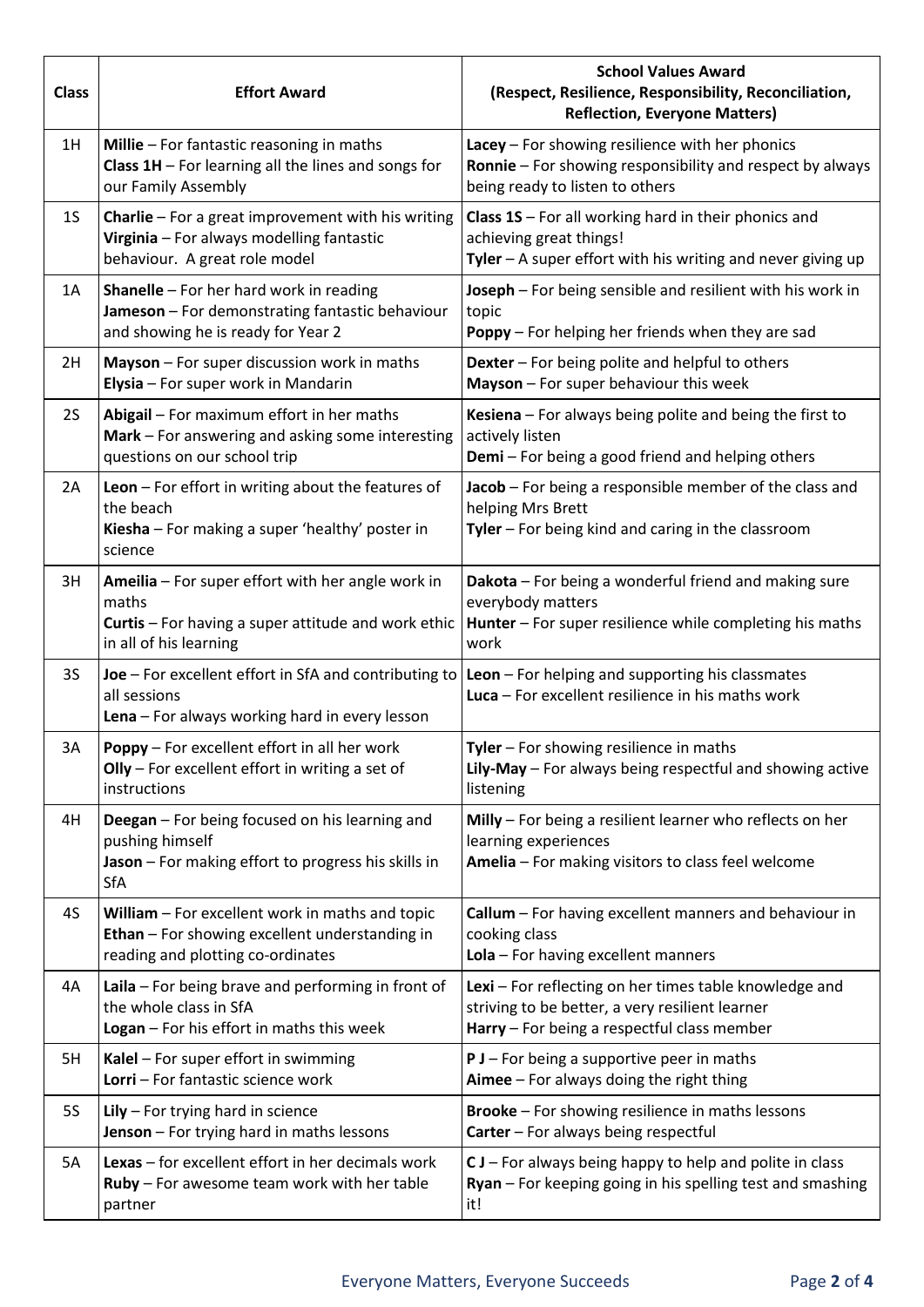| 6H    | Lily $-$ For excellent writing and amazing effort in<br>her work<br>Daisy - For fantastic effort in her writing | <b>Harvey</b> – For always being responsible and a caring peer to<br>l his classmates<br><b>Ellie</b> – For being reflective in her approach to learning                  |  |  |
|-------|-----------------------------------------------------------------------------------------------------------------|---------------------------------------------------------------------------------------------------------------------------------------------------------------------------|--|--|
| 6S    | <b>Declan</b> – For fantastic effort in all his writing<br>Lucas - For fantastic effort with editing writing    | <b>Chloe</b> – For always being responsible and respectful in an<br>around school<br>Sarah – For always being a responsible, respectful and<br>resilient student in class |  |  |
| 6A    | Mason - For working more independently in class<br>Lewis - For great peer assessment in topic work              | Gracie – For being a responsible and considerate Year 6<br>pupil<br><b>Chloe</b> – For showing responsibility in the classroom                                            |  |  |
| Dates |                                                                                                                 |                                                                                                                                                                           |  |  |

## *(correct at time of printing)*

Year 5 Sports Day – Tuesday  $2<sup>nd</sup>$  July – 1:20pm Year 6 Sports Day – Tuesday 2nd July – 2:10pm Year 3 Sports Day – Wednesday  $3<sup>rd</sup>$  July – 1:20pm Year 4 Sports Day – Wednesday 3rd July – 2:10pm Year 1 Sports Day – Thursday  $4<sup>th</sup>$  July – 1:20pm Year 2 Sports Day – Thursday  $4<sup>th</sup>$  July – 2:10pm

Class 1A Family Assembly – Friday  $5<sup>th</sup>$  July – 2:50-3:10pm

Class RA Sports Day – Monday  $8<sup>th</sup>$  July – 2:30pm Class  $RS - Tuesday 9<sup>th</sup> July - 2:30pm$ Class RH – Wednesday  $10^{th}$  July – 2:30pm

Foundation Stage Family Assembly – Friday  $12^{th}$  July @ 2:45pm

Year 6 Production – Tuesday  $16^{th}$  July @ 2:00pm Year 6 Production – Tuesday  $16^{th}$  July @ 6:00pm Year 6 Leavers' Breakfast – Thursday  $18^{th}$  July @ 9:00am Year 6 Leavers' Assembly - Thursday 18<sup>th</sup> July @ 10:00am Year 6 Leavers' Party - Thursday 18<sup>th</sup> July 3:00pm-5.00pm

#### **School closes for Summer Holidays 2019 Term – Non Uniform Day (£1 donation gratefully received to go towards curriculum enhancement) – Friday 19th July 2019** *(Whole school finish @ 2:00pm)*

*Please note change of time for Year 6 leavers' party*